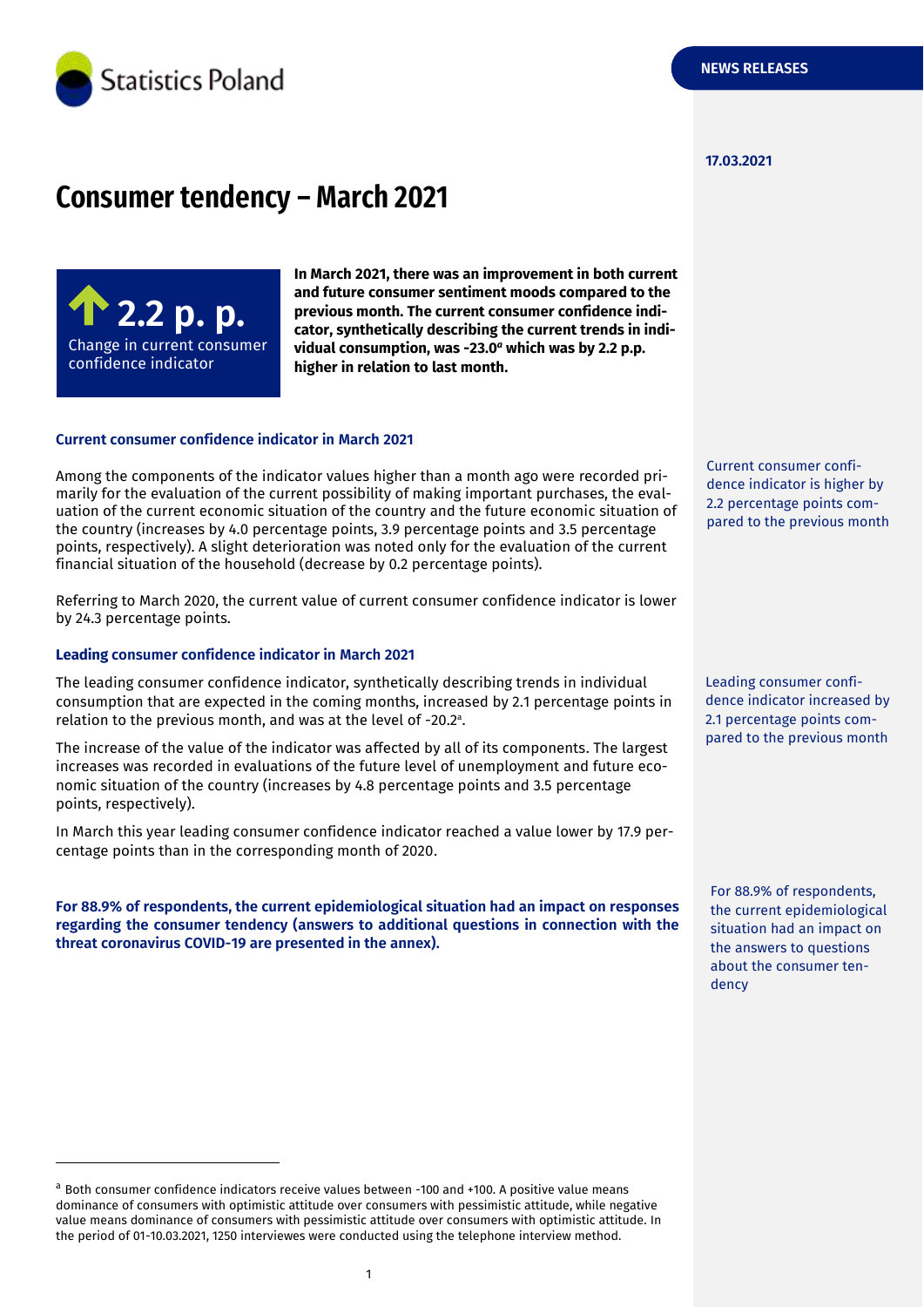# **Table 1. Current consumer confidence indicator**

| Survey period         |                                   | Changes in the house-<br>hold's financial condition: |                               | Changes in general eco-<br>nomic situation of the<br>country: |                               | Current ma-        | Current con-                         |  |
|-----------------------|-----------------------------------|------------------------------------------------------|-------------------------------|---------------------------------------------------------------|-------------------------------|--------------------|--------------------------------------|--|
| Year Quarter<br>Month |                                   | over the<br>last 12<br>months                        | over the<br>next 12<br>months | over the<br>last 12<br>months                                 | over the<br>next 12<br>months | jor purcha-<br>ses | sumer confi-<br>dence indica-<br>tor |  |
|                       |                                   | a                                                    | b                             | C                                                             | d                             | e                  |                                      |  |
|                       | balance of evaluations in percent |                                                      |                               |                                                               |                               |                    |                                      |  |
|                       | Years                             |                                                      |                               |                                                               |                               |                    |                                      |  |
| 2007                  |                                   | $-10.9$                                              | $-1.9$                        | $-17.7$                                                       | $-6.6$                        | 1.3                | $-7.1$                               |  |
| 2008                  |                                   | $-10.6$                                              | $-4.5$                        | $-16.6$                                                       | $-9.7$                        | 1.2                | $-8.0$                               |  |
| 2009                  |                                   | $-18.1$                                              | $-11.1$                       | $-40.0$                                                       | $-26.5$                       | $-16.1$            | $-22.3$                              |  |
| 2010                  |                                   | $-17.2$                                              | $-8.2$                        | $-31.2$                                                       | $-18.9$                       | $-9.2$             | $-16.9$                              |  |
| 2011                  |                                   | $-22.4$                                              | $-14.6$                       | $-41.5$                                                       | $-30.8$                       | $-15.9$            | $-25.0$                              |  |
| 2012                  |                                   | $-25.4$                                              | $-18.5$                       | $-46.5$                                                       | $-38.0$                       | $-19.3$            | $-29.5$                              |  |
| 2013                  |                                   | $-21.9$                                              | $-13.6$                       | $-45.2$                                                       | $-31.2$                       | $-21.6$            | $-26.7$                              |  |
| 2014                  |                                   | $-15.7$                                              | $-7.3$                        | $-29.9$                                                       | $-18.4$                       | $-13.7$            | $-17.0$                              |  |
| 2015                  |                                   | $-10.7$                                              | $-2.8$                        | $-21.5$                                                       | $-11.4$                       | $-8.2$             | $-10.9$                              |  |
| 2016                  |                                   | $-3.9$                                               | 0.9                           | $-11.0$                                                       | $-9.4$                        | $-2.5$             | $-5.2$                               |  |
| 2017                  |                                   | 0.1                                                  | 2.8                           | 1.8                                                           | $-1.8$                        | 9.2                | 2.4                                  |  |
| 2018                  |                                   | 0.6                                                  | 3.6                           | 8.7                                                           | 2.8                           | 12.8               | 5.7                                  |  |
| 2019                  |                                   | 4.8                                                  | 6.3                           | 9.7                                                           | 1.2                           | 16.4               | 7.7                                  |  |
| 2020                  |                                   | $-6.5$                                               | $-8.4$                        | $-24.9$                                                       | $-29.1$                       | $-13.4$            | $-16.4$                              |  |
|                       |                                   |                                                      |                               | Quarters                                                      |                               |                    |                                      |  |
| 2020                  | $\mathbf{I}$                      | 1.8                                                  | 2.0                           | 2.4                                                           | $-8.7$                        | 13.1               | 2.1                                  |  |
|                       | Ш                                 | $-9.5$                                               | $-19.7$                       | $-32.3$                                                       | $-47.8$                       | $-34.0$            | $-28.7$                              |  |
|                       | Ш                                 | $-5.9$                                               | $-4.6$                        | $-27.8$                                                       | $-21.7$                       | $-12.7$            | $-14.6$                              |  |
|                       | IV                                | $-12.4$                                              | $-11.5$                       | $-41.9$                                                       | $-38.0$                       | $-19.8$            | $-24.7$                              |  |
| 2021                  | L                                 | $-13.2$                                              | $-8.9$                        | $-48.4$                                                       | $-34.1$                       | $-17.7$            | $-24.4$                              |  |
|                       |                                   |                                                      |                               | Months                                                        |                               |                    |                                      |  |
| 2020                  | 01                                | 4.2                                                  | 2.0                           | 3.7                                                           | $-7.7$                        | 16.1               | 3.7                                  |  |
|                       | 02                                | $-0.8$                                               | 2.4                           | 1.9                                                           | $-8.4$                        | 11.5               | 1.3                                  |  |
|                       | 03                                | 1.9                                                  | 1.7                           | 1.5                                                           | $-10.1$                       | 11.5               | 1.3                                  |  |
|                       | 04                                | $-9.1$                                               | $-30.5$                       | $-30.5$                                                       | $-64.5$                       | $-47.3$            | $-36.4$                              |  |
|                       | 05                                | $-11.0$                                              | $-19.6$                       | -35.6                                                         | $-48.9$                       | $-35.7$            | $-30.1$                              |  |
|                       | 06                                | $-8.3$                                               | $-8.9$                        | $-30.8$                                                       | $-30.1$                       | $-19.0$            | $-19.4$                              |  |
|                       | 07                                | $-5.5$                                               | $-3.3$                        | $-24.4$                                                       | $-18.4$                       | $-15.7$            | $-13.4$                              |  |
|                       | 08                                | $-4.4$                                               | $-5.1$                        | $-29.4$                                                       | $-24.4$                       | $-12.6$            | $-15.2$                              |  |
|                       | 09                                | $-7.8$                                               | $-5.5$                        | $-29.7$                                                       | $-22.4$                       | $-9.8$             | $-15.0$                              |  |
|                       | 10                                | $-9.0$                                               | $-8.9$                        | $-33.7$                                                       | $-31.4$                       | $-17.1$            | $-20.0$                              |  |
|                       | 11                                | $-13.2$                                              | $-15.5$                       | $-46.2$                                                       | $-45.9$                       | $-25.1$            | $-29.2$                              |  |
|                       | 12                                | $-15.0$                                              | $-9.9$                        | $-45.7$                                                       | $-36.7$                       | $-17.1$            | $-24.9$                              |  |
| 2021                  | 01                                | $-12.9$                                              | $-11.1$                       | $-48.6$                                                       | $-35.7$                       | $-17.1$            | $-25.1$                              |  |
|                       | 02                                | $-13.2$                                              | $-7.8$                        | $-50.2$                                                       | $-35.0$                       | $-20.0$            | $-25.2$                              |  |
|                       | 03                                | $-13.4$                                              | -7.7                          | $-46.3$                                                       | $-31.5$                       | $-16.0$            | $-23.0$                              |  |
|                       |                                   |                                                      |                               |                                                               |                               |                    |                                      |  |

Current consumer confidence indicator is the average of balances of evaluations changes in the household's financial condition, changes in general economic situation of the country and currently made major purchases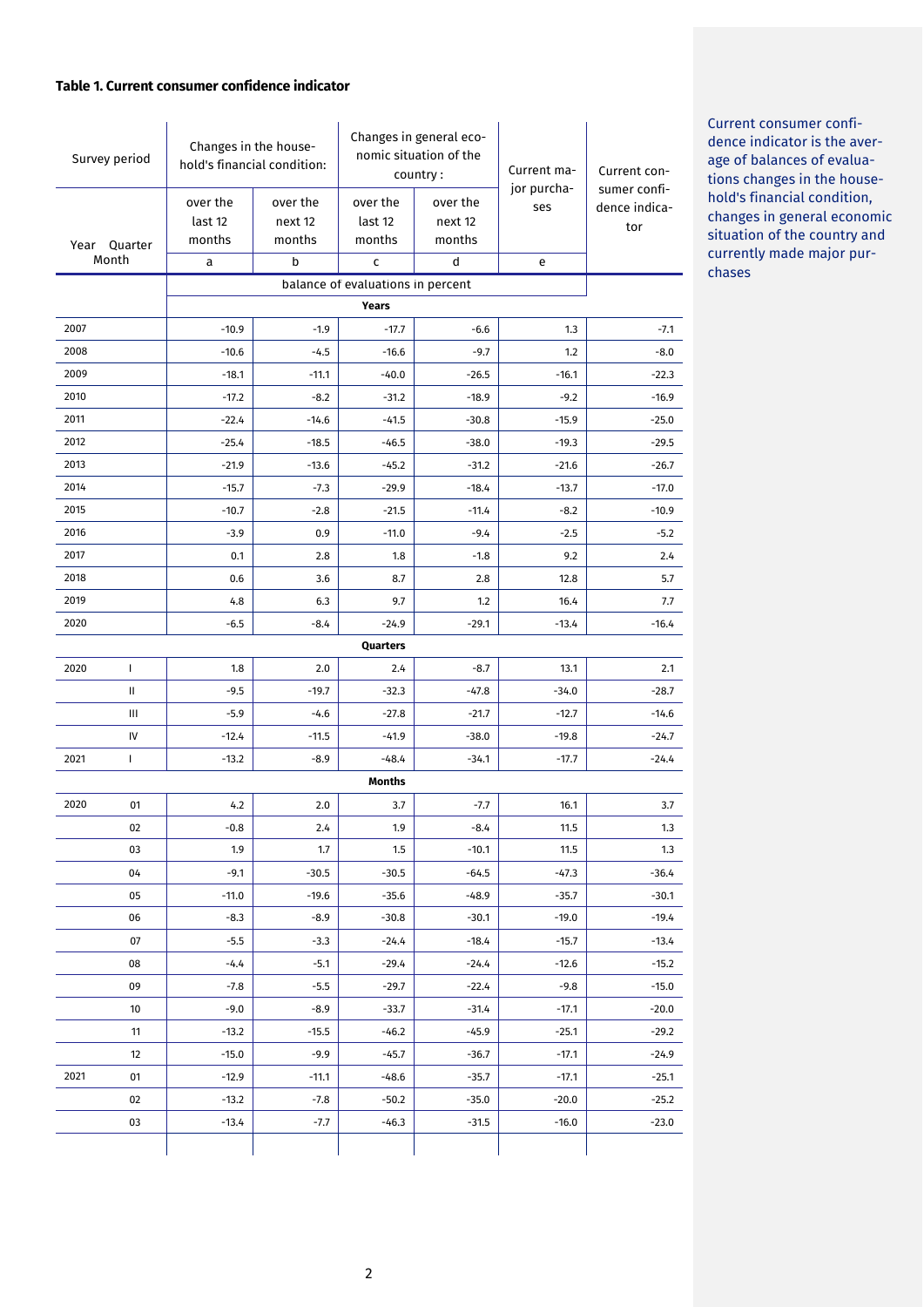

# **Chart 1. Current consumer confidence indicator and its component values by month in 2018–2021**

**Chart 2. Current consumer confidence indicator and its component values by years**



\*\* April, July, October

Current consumer confidence indicator Changes in the household's financial condition over the last 12 months Changes in the household's financial condition over the next 12 months Changes in general economic situation of the country over the last 12 months  $\bullet$  Changes in general economic situation of the country over the next 12 months Current major purchases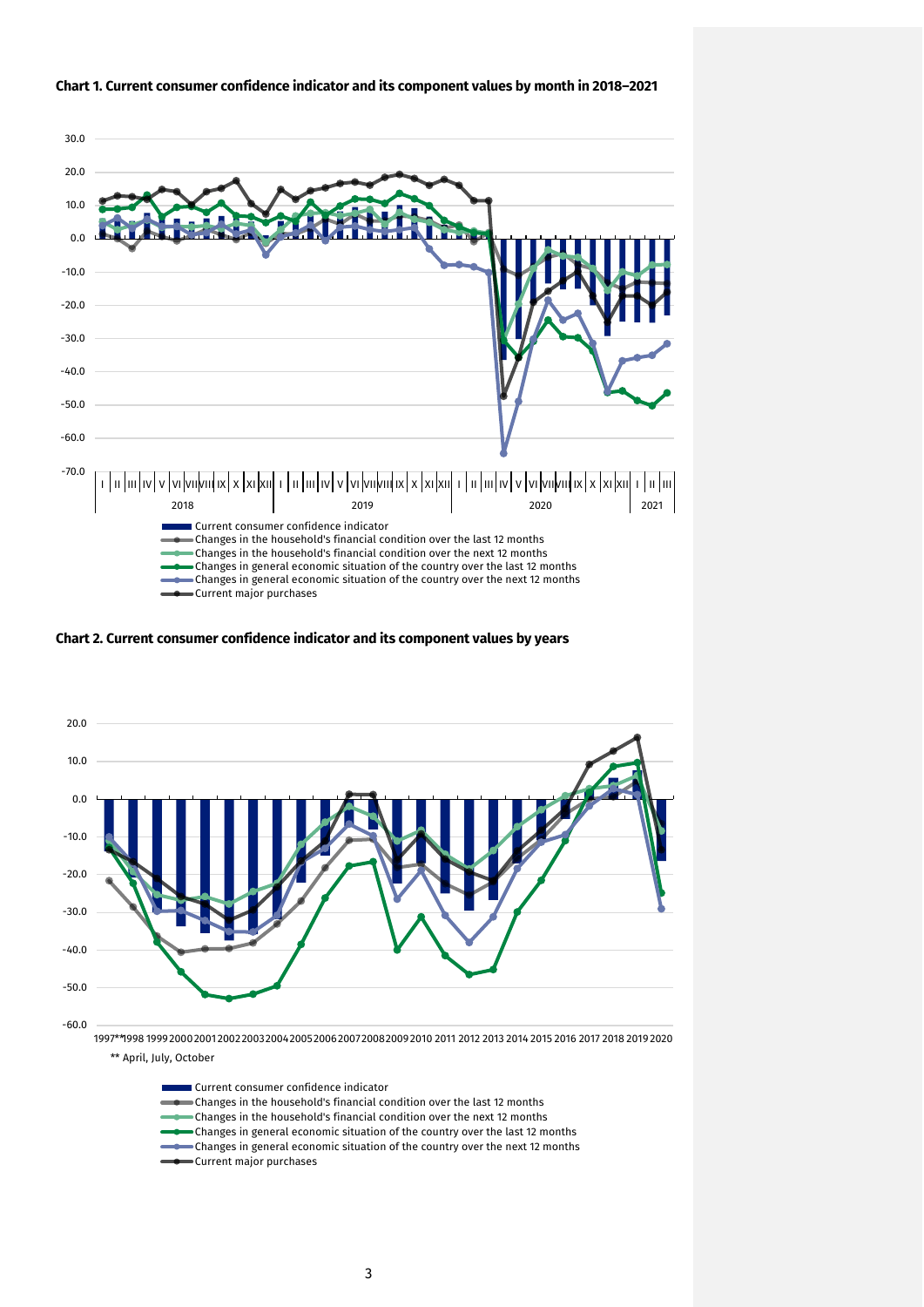# **Table 2. Leading consumer confidence indicator**

| Survey period<br>Quarter<br>Year<br>Month |                                   | Changes in the<br>household's fi-<br>nancial condi-<br>tion<br>b | Changes in gen-<br>eral economic<br>situation of the<br>country<br>d | Changes in unem-<br>ployment (with in-<br>verted sign)<br>f | Propensity<br>to save (in<br>future)<br>g | Leading<br>consumer<br>confidence<br>indicator |  |  |  |
|-------------------------------------------|-----------------------------------|------------------------------------------------------------------|----------------------------------------------------------------------|-------------------------------------------------------------|-------------------------------------------|------------------------------------------------|--|--|--|
|                                           | balance of evaluations in percent |                                                                  |                                                                      |                                                             |                                           |                                                |  |  |  |
|                                           |                                   | Years                                                            |                                                                      |                                                             |                                           |                                                |  |  |  |
| 2006                                      |                                   | $-6.1$                                                           | $-13.0$                                                              | $-6.3$                                                      | $-48.3$                                   | $-18.5$                                        |  |  |  |
| 2007                                      |                                   | $-1.9$                                                           | $-6.6$                                                               | 17.6                                                        | $-40.7$                                   | $-7.9$                                         |  |  |  |
| 2008                                      |                                   | $-4.5$                                                           | $-9.7$                                                               | 5.1                                                         | $-37.2$                                   | $-11.6$                                        |  |  |  |
| 2009                                      |                                   | $-11.1$                                                          | $-26.5$                                                              | $-54.6$                                                     | $-37.1$                                   | $-32.5$                                        |  |  |  |
| 2010                                      |                                   | $-8.2$                                                           | $-18.9$                                                              | $-34.4$                                                     | $-32.0$                                   | $-23.5$                                        |  |  |  |
| 2011                                      |                                   | $-14.6$                                                          | $-30.8$                                                              | $-37.0$                                                     | $-36.1$                                   | $-29.8$                                        |  |  |  |
| 2012                                      |                                   | $-18.5$                                                          | $-38.0$                                                              | $-53.3$                                                     | $-36.9$                                   | $-36.7$                                        |  |  |  |
| 2013                                      |                                   | $-13.6$                                                          | $-31.2$                                                              | $-53.7$                                                     | $-36.1$                                   | $-33.7$                                        |  |  |  |
| 2014                                      |                                   | $-7.3$                                                           | $-18.4$                                                              | $-31.1$                                                     | $-30.5$                                   | $-21.8$                                        |  |  |  |
| 2015                                      |                                   | $-2.8$                                                           | $-11.4$                                                              | $-19.7$                                                     | $-26.3$                                   | $-15.1$                                        |  |  |  |
| 2016                                      |                                   | 0.9                                                              | $-9.4$                                                               | $-7.8$                                                      | $-18.0$                                   | $-8.6$                                         |  |  |  |
| 2017                                      |                                   | 2.8                                                              | $-1.8$                                                               | 8.5                                                         | $-10.6$                                   | $-0.3$                                         |  |  |  |
| 2018                                      |                                   | 3.6                                                              | 2.8                                                                  | 12.6                                                        | $-7.5$                                    | 2.9                                            |  |  |  |
| 2019                                      |                                   | 6.3                                                              | 1.2                                                                  | 7.7                                                         | 0.8                                       | 4.0                                            |  |  |  |
| 2020                                      |                                   | $-8.4$                                                           | $-29.1$                                                              | $-39.4$                                                     | $-0.9$                                    | $-19.5$                                        |  |  |  |
|                                           |                                   |                                                                  |                                                                      | Quarters                                                    |                                           |                                                |  |  |  |
| 2020                                      | $\mathbf{I}$                      | 2.0                                                              | $-8.7$                                                               | 0.3                                                         | $-0.4$                                    | $-1.7$                                         |  |  |  |
|                                           | Ш                                 | $-19.7$                                                          | $-47.8$                                                              | $-68.9$                                                     | $-8.8$                                    | $-36.3$                                        |  |  |  |
|                                           | Ш                                 | $-4.6$                                                           | $-21.7$                                                              | $-38.5$                                                     | 3.5                                       | $-15.3$                                        |  |  |  |
|                                           | IV                                | $-11.5$                                                          | $-38.0$                                                              | $-50.7$                                                     | 2.1                                       | $-24.5$                                        |  |  |  |
| 2021                                      | T                                 | $-8.9$                                                           | $-34.1$                                                              | $-47.4$                                                     | 3.4                                       | $-21.7$                                        |  |  |  |
|                                           |                                   |                                                                  |                                                                      | <b>Months</b>                                               |                                           |                                                |  |  |  |
| 2020                                      | 01                                | 2.0                                                              | $-7.7$                                                               | 2.4                                                         | 1.1                                       | $-0.6$                                         |  |  |  |
|                                           | 02                                | 2.4                                                              | $-8.4$                                                               | $-0.7$                                                      | $-2.0$                                    | $-2.2$                                         |  |  |  |
|                                           | 03                                | 1.7                                                              | $-10.1$                                                              | $-0.7$                                                      | $-0.2$                                    | $-2.3$                                         |  |  |  |
|                                           | 04                                | $-30.5$                                                          | $-64.5$                                                              | $-77.7$                                                     | $-18.3$                                   | $-47.7$                                        |  |  |  |
|                                           | 05                                | $-19.6$                                                          | $-48.9$                                                              | $-73.2$                                                     | $-7.4$                                    | $-37.3$                                        |  |  |  |
|                                           | 06                                | -8.9                                                             | $-30.1$                                                              | $-55.8$                                                     | $-0.6$                                    | $-23.9$                                        |  |  |  |
|                                           | 07                                | $-3.3$                                                           | $-18.4$                                                              | $-37.0$                                                     | 4.4                                       | $-13.6$                                        |  |  |  |
|                                           | 08                                | $-5.1$                                                           | $-24.4$                                                              | $-40.3$                                                     | 4.0                                       | $-16.5$                                        |  |  |  |
|                                           | 09                                | $-5.5$                                                           | $-22.4$                                                              | $-38.2$                                                     | 2.2                                       | $-16.0$                                        |  |  |  |
|                                           | 10                                | $-8.9$                                                           | $-31.4$                                                              | $-40.8$                                                     | 4.3                                       | $-19.2$                                        |  |  |  |
|                                           | 11                                | $-15.5$                                                          | $-45.9$                                                              | $-58.8$                                                     | $-0.4$                                    | $-30.1$                                        |  |  |  |
|                                           | 12                                | $-9.9$                                                           | $-36.7$                                                              | $-52.4$                                                     | 2.4                                       | $-24.2$                                        |  |  |  |
| 2021                                      | 01                                | -11.1                                                            | $-35.7$                                                              | -49.5                                                       | 5.2                                       | $-22.7$                                        |  |  |  |
|                                           | 02                                | $-7.8$                                                           | $-35.0$                                                              | $-48.7$                                                     | 2.4                                       | $-22.3$                                        |  |  |  |
|                                           | 03                                | $-7.7$                                                           | $-31.5$                                                              | -43.9                                                       | 2.5                                       | $-20.2$                                        |  |  |  |
|                                           |                                   |                                                                  |                                                                      |                                                             |                                           |                                                |  |  |  |

Leading consumer confidence indicator is the average of balances of evaluations changes in the household's financial condition, general economic situation of the country, trends in the level of unemployment (with inverted sign) and saving money in the next 12 months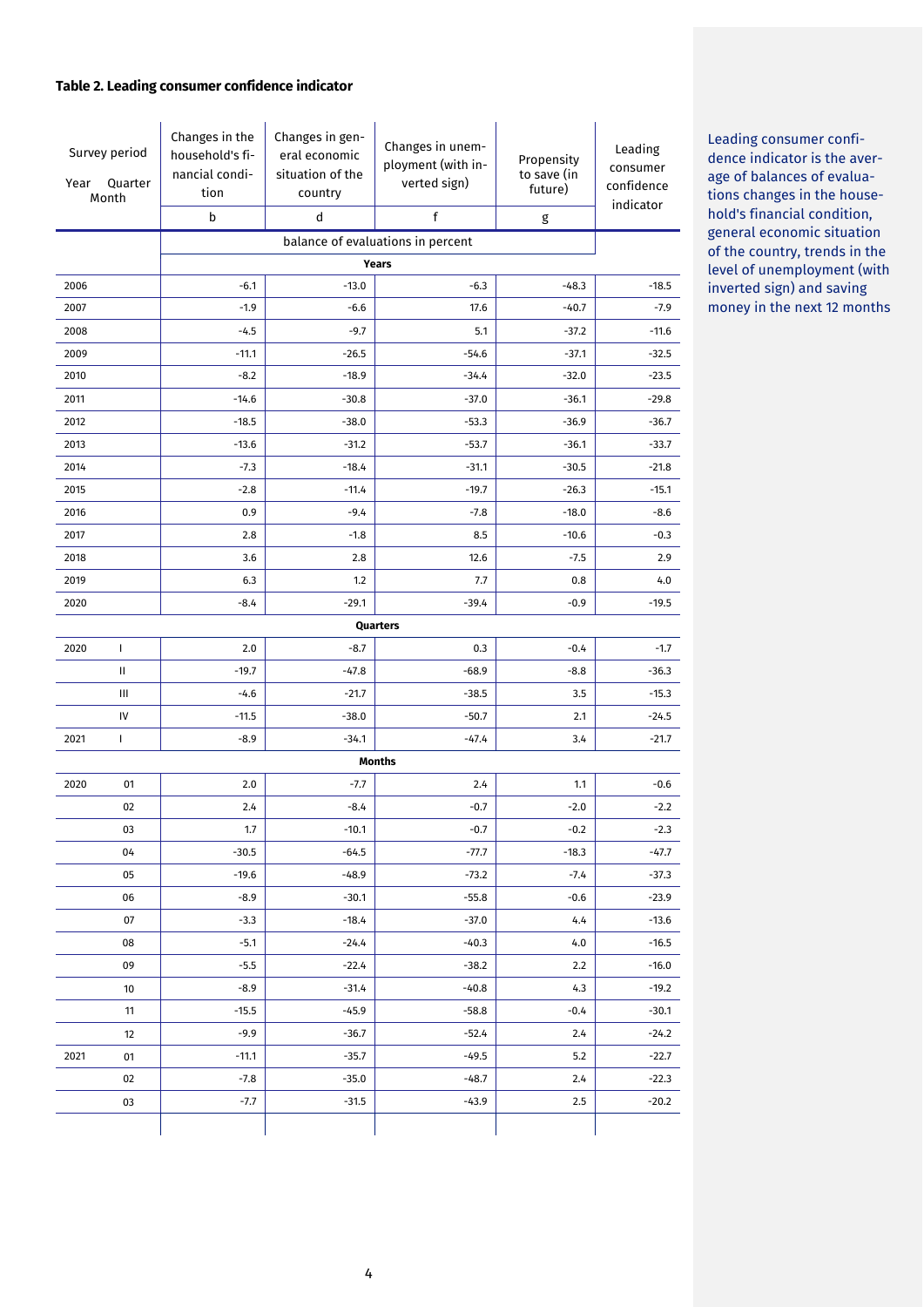

#### **Chart 3. Leading consumer confidence indicator and its component values by month in 2018–2021**





Leading consumer confidence indicator

- Changes in the household's financial condition over the next 12 month
- Changes in general economic situation of the country over the next 12 months
- Changes in unemployment (with inverted sign)
- Propensity to save (in future)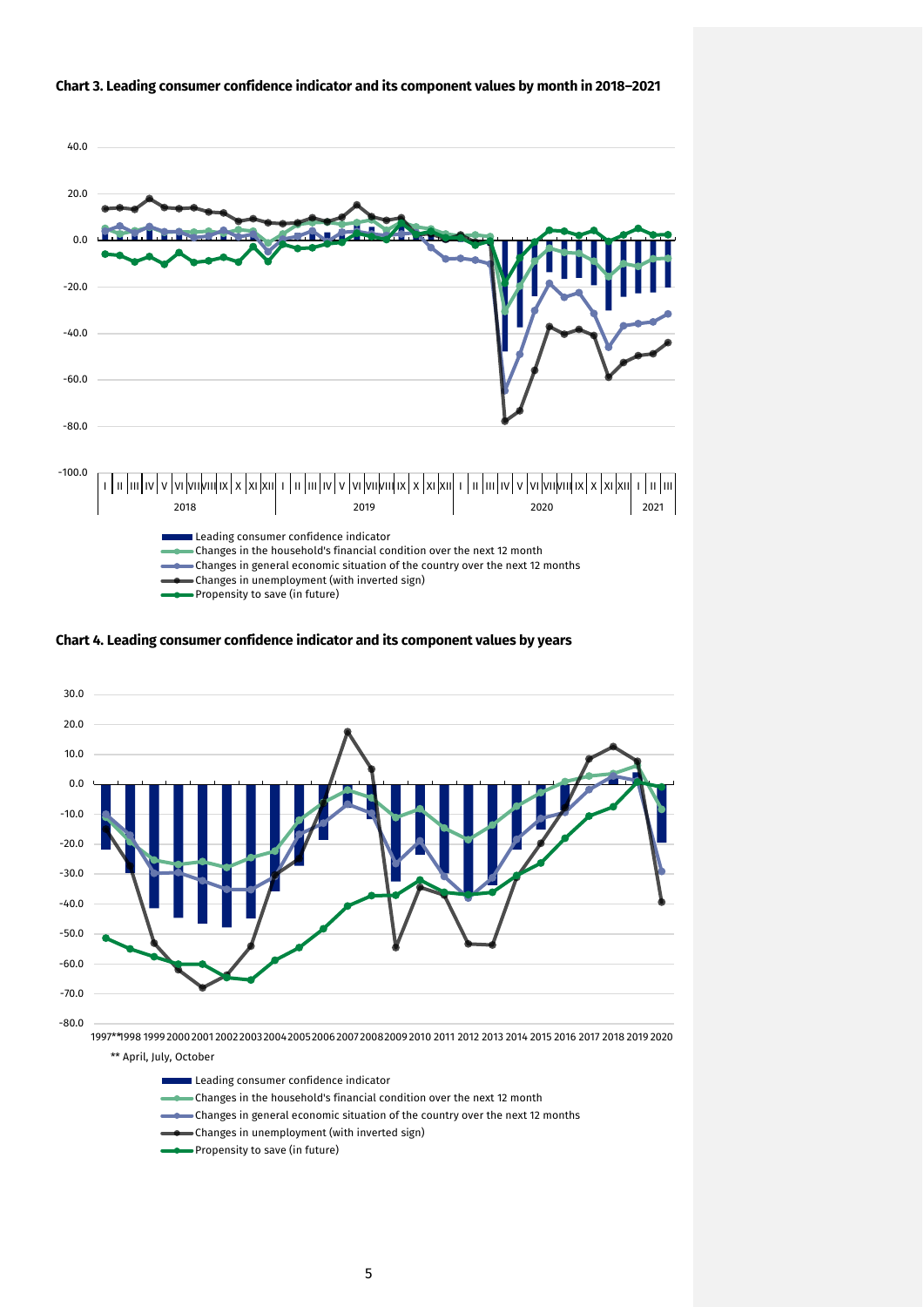# **Annex**

# **Additional questions in relation to the epidemiological situation (threat of COVID-19 coronavirus)**

**88.9 %**  respondents declared the impact of the epidemiological situation on responses regarding the consumer tendency (in February it was 89.5%)

**In March 2021, for 44.6% of respondents, the current epidemiological situation poses a big threat for health of the population of Poland as a whole (decrease of 1.5 percentage points compared to the previous month).** 

# **Impact of the current epidemiological situation on responses to the consumer tendency**

From among respondents declaring the impact of the epidemiological situation on responses regarding the consumer tendency, 49.5% described it as moderate and 39.4% as significant. For 11.1% of respondents, the current situation had no impact on the answers.

**Chart 1. Impact of current epidemiological situation (COVID-19 coronavirus) on responses - response structure (%)**



39.4% of respondents declared a significant impact of the epidemiological situation on responses regarding the consumer tendency

# **Fear of losing a job or stopping running your own business due to the current epidemiological situation**

Among the employed (59.3% of respondents), 7.1% of respondents have a definite fear of losing their job or stopping their own business. For the "possible" and "rather not" options, the response rate was 19.9% and 38.5%, respectively. The percentage of working people who do not have any concerns is 32.0%. A small number of working respondents (2.5%) had no opinion.

7.1% of respondents expressed a definite fear of losing their job or stopping their own business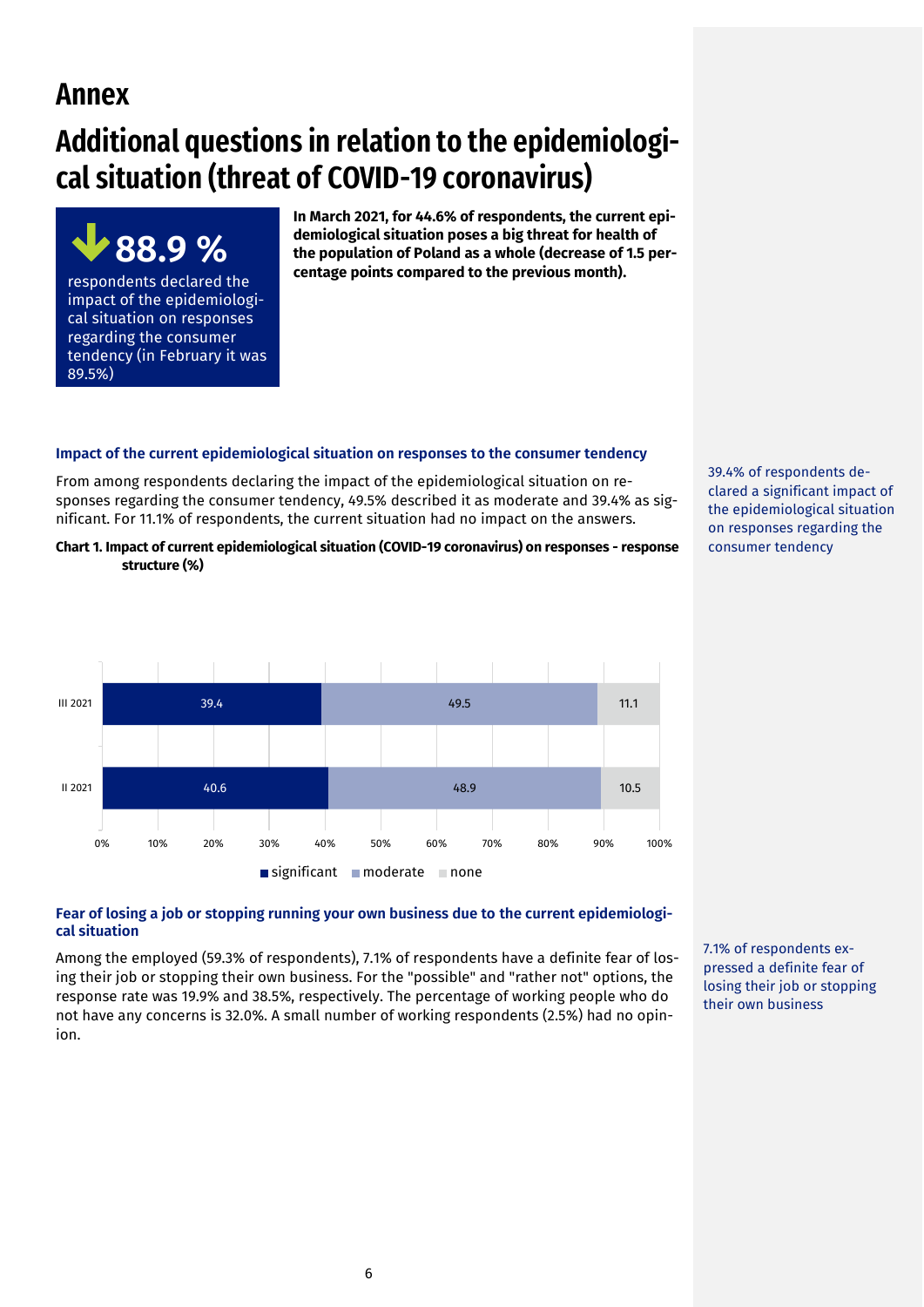

# **Chart 2. Fear of losing your job or stopping your own business due to the current epidemiological situation (COVID-19 coronavirus) - structure of responses for employees (%)**

# **What threat is the current epidemiological situation for the health of the population of Poland as a whole**

For 44.6% of respondents, the current epidemiological situation poses a big threat to the health of the Polish population as a whole. The average threat is felt by 47.6% of respondents. A small threat is declared by 7.5%, while only 0.3% of respondents said there was no threat.





According to 44.6% of respondents, the current epidemiological situation poses a big threat to the health of the Polish population as a whole

# **What threat is the current epidemiological situation for personal health**

For 33.8% of respondents, the current epidemiological situation is a big threat to their personal health. 47.3% of respondents feel an average threat. 16.2% declare a small threat, while 2.7% of respondents said no threat.

For 33.8% of respondents, the current epidemiological situation is a big threat to their personal health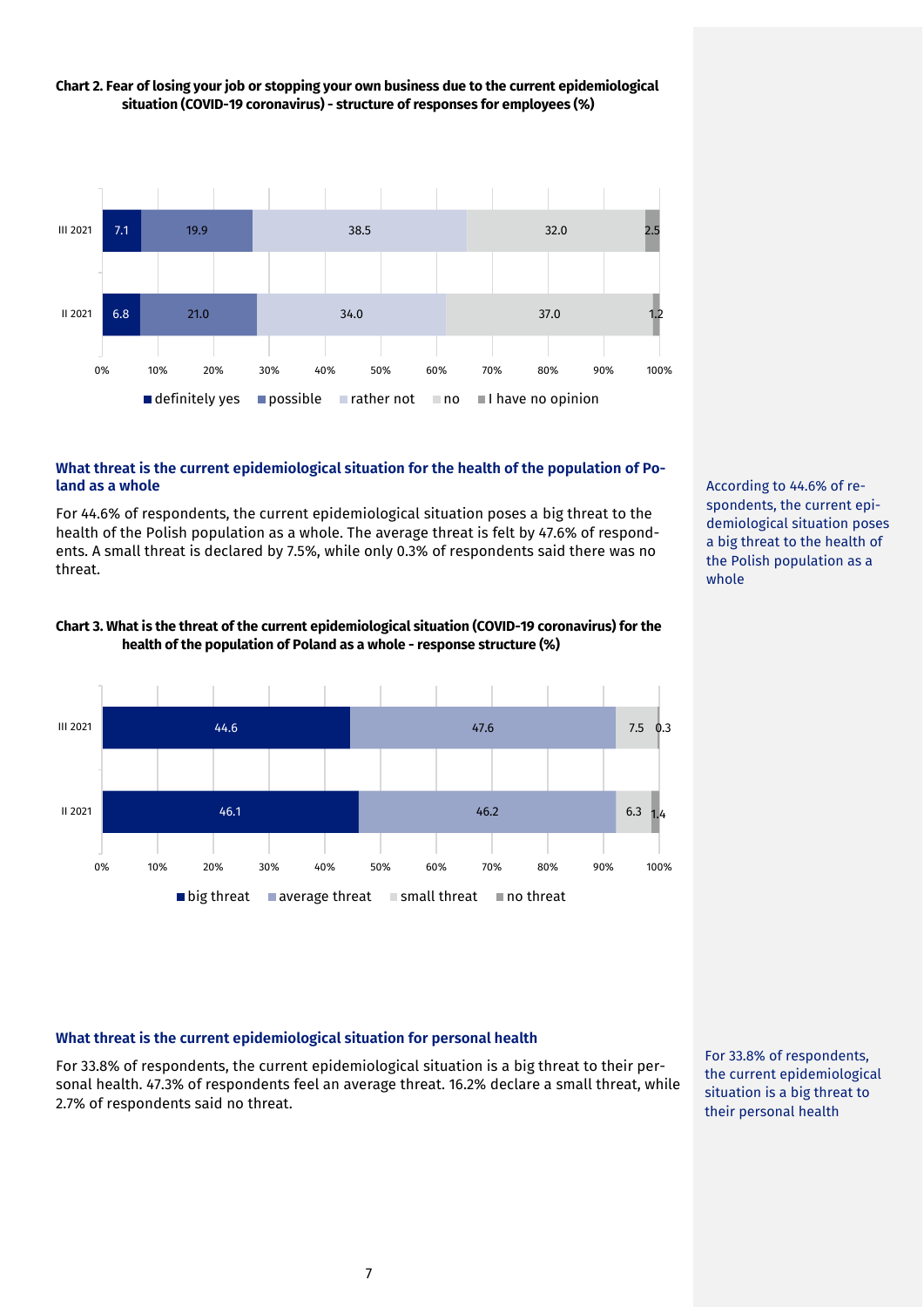

# **Chart 4. What is the threat of the current epidemiological situation (COVID-19 coronavirus) for personal health - response structure (%)**

# **What threat is the current epidemiological situation for the economy in Poland**

According to 69.2% of respondents, the current epidemiological situation is a big threat to the economy in Poland. The average threat to the economy is felt by 28.1% of respondents. Only 2.2% declare a small threat, while barely 0.5% of respondents declare no threat.



# **Chart 5. What is the threat of the current epidemiological situation (COVID-19 coronavirus) for the economy in Poland - response structure (%)**



# **What threat is the current epidemiological situation for personal financial situation**

For 21.4% of respondents, the current epidemiological situation is a big threat to their personal financial situation. The average threat is felt by 43.6% of those who answered the questions about the consumer tendency. A small threat is declared by 25.2%, while no threat was stated by 9.8% of respondents.

For 21.4% of respondents, the current epidemiological situation is a big threat to their personal financial situation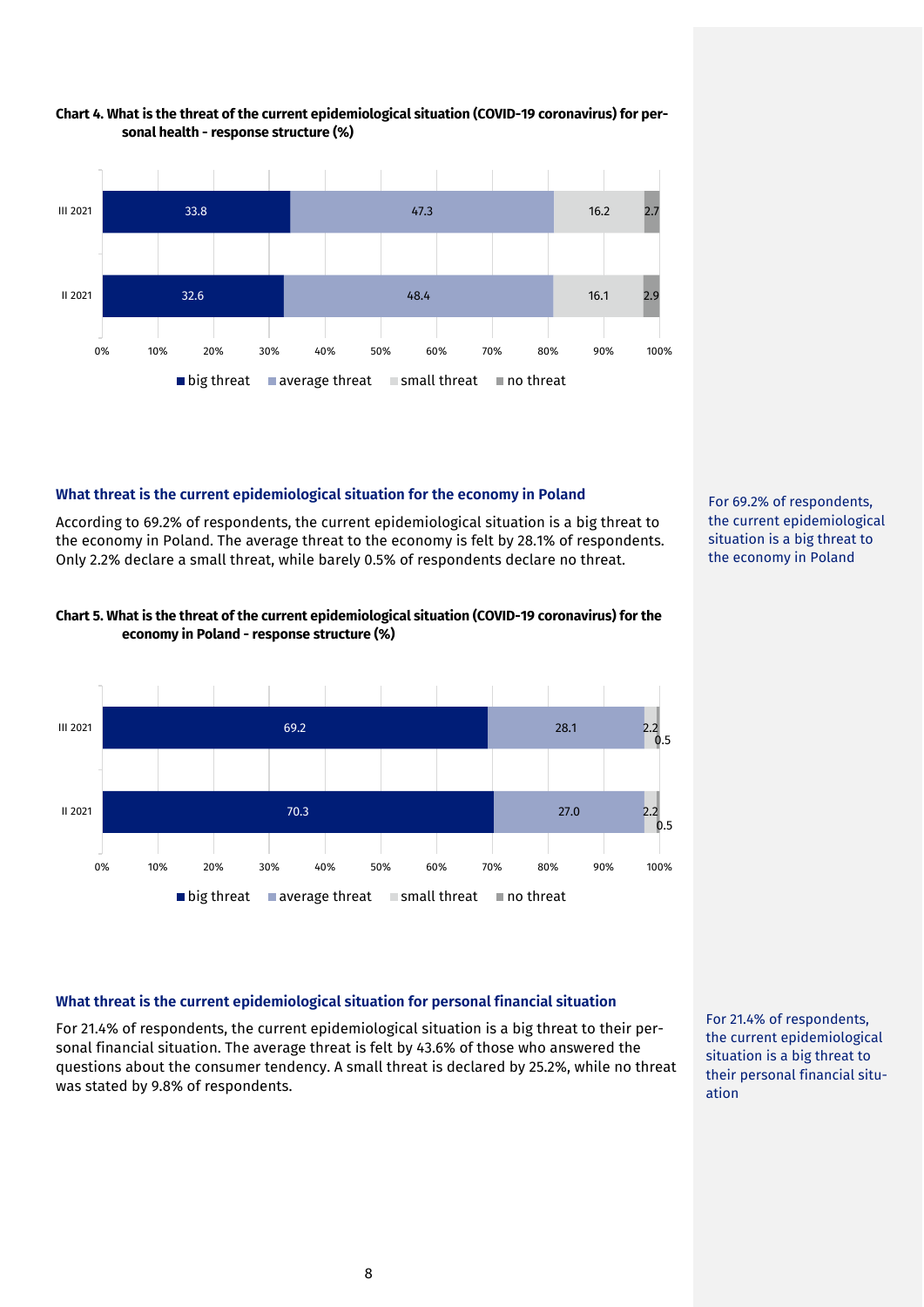

# **Chart 6. What is the threat of the current epidemiological situation (COVID-19 coronavirus) for your personal financial situation - structure of responses (%)**

# **What threat is the current epidemiological situation for everyday life in the local community**

For 28.1% of respondents, the current epidemiological situation is a big threat to everyday life in the local community. The average threat is felt by 56.4% of those who answered the questions about the consumer tendency. 14.4% declare a small threat, while only 1.1% of respondents declare no threat.

# **Chart 7. What is the threat of the current epidemiological situation (COVID-19 coronavirus) for everyday life in your local community - response structure (%)**



For 28.1% of respondents, the current epidemiological situation is a big threat to everyday life in the local community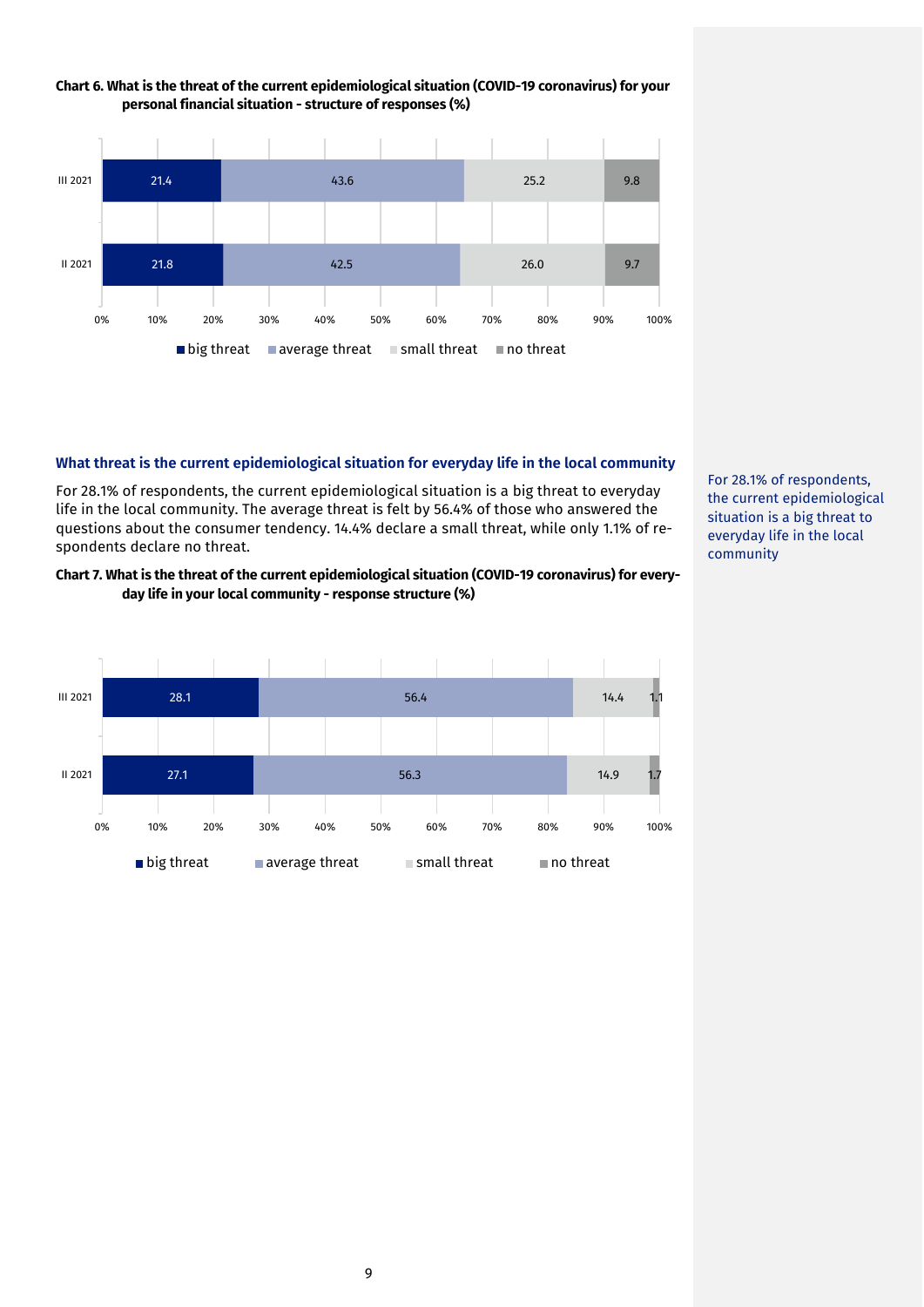# **Table 1. Additional questions (response rates) - epidemiological situation (COVID-19 coronavirus threat)**

| SPECIFICATION                                                                             |                                             | January<br>2021 | February<br>2021 | <b>March 2021</b> |
|-------------------------------------------------------------------------------------------|---------------------------------------------|-----------------|------------------|-------------------|
| What impact did the current epidemiologi-                                                 | significant                                 | 38.9            | 40.6             | 39.4              |
| cal situation have on your responses<br>(COVID-19 coronavirus)?                           | moderate                                    | 48.2            | 48.9             | 49.5              |
|                                                                                           | none                                        | 11.9            | 10.5             | 11.1              |
| In connection with the current epidemiolog-                                               | definitely yes                              | 3.4             | 4.2              | 4.2               |
| ical situation (COVID-19 coronavirus), are<br>you afraid of losing your job or stopping   | possible                                    | 12.4            | 13.0             | 11.8              |
| vour own business?                                                                        | rather not                                  | 19.8            | 21.0             | 22.8              |
|                                                                                           | no                                          | 23.2            | 22.8             | 19.0              |
|                                                                                           | I have no opinion                           | 1.4             | 0.7              | 1.5               |
|                                                                                           | not applicable (for non-<br>working people) | 39.8            | 38.3             | 40.7              |
| What threat do you think is the current epi-                                              | big threat                                  | 47.3            | 46.1             | 44.6              |
| demiological situation (COVID-19 corona-                                                  | average threat                              | 45.8            | 46.2             | 47.6              |
| virus) for the health of the population of Po-<br>land as a whole?                        | small threat                                | 6.6             | 6.3              | 7.5               |
|                                                                                           | no threat                                   | 0.3             | 1.4              | 0.3               |
| What threat do you think is the current epi-                                              | big threat                                  | 36.8            | 32.6             | 33.8              |
| demiological situation (COVID-19 corona-<br>virus) for your personal health?              | average threat                              | 45.7            | 48.4             | 47.3              |
|                                                                                           | small threat                                | 15.1            | 16.1             | 16.2              |
|                                                                                           | no threat                                   | 2.4             | 2.9              | 2.7               |
| What threat do you think is the current epi-                                              | big threat                                  | 69.1            | 70.3             | 69.2              |
| demiological situation (COVID-19 corona-<br>virus) for the economy in Poland?             | average threat                              | 28.3            | 27.0             | 28.1              |
|                                                                                           | small threat                                | 2.1             | 2.2              | 2.2               |
|                                                                                           | no threat                                   | 0.5             | 0.5              | 0.5               |
| What threat do you think is the current epi-                                              | big threat                                  | 22.2            | 21.8             | 21.4              |
| demiological situation (COVID-19 corona-                                                  | average threat                              | 41.6            | 42.5             | 43.6              |
| virus) for your personal financial situation?                                             | small threat                                | 26.9            | 26.0             | 25.2              |
|                                                                                           | no threat                                   | 9.3             | 9.7              | 9.8               |
| What threat do you think is the current epi-                                              | big threat                                  | 30.0            | 27.1             | 28.1              |
| demiological situation (COVID-19 corona-<br>virus) for everyday life in your local commu- | average threat                              | 56.1            | 56.3             | 56.4              |
| nity?                                                                                     | small threat                                | 12.9            | 14.9             | 14.4              |
|                                                                                           | no threat                                   | 1.0             | 1.7              | 1.1               |

In case of quoting Statistics Poland data, please provide information: "Source of data: Statistics Poland", and in case of publishing calculations made on data published by Statistics Poland, please include the following disclaimer: "Own study based on figures from Statistics Poland".